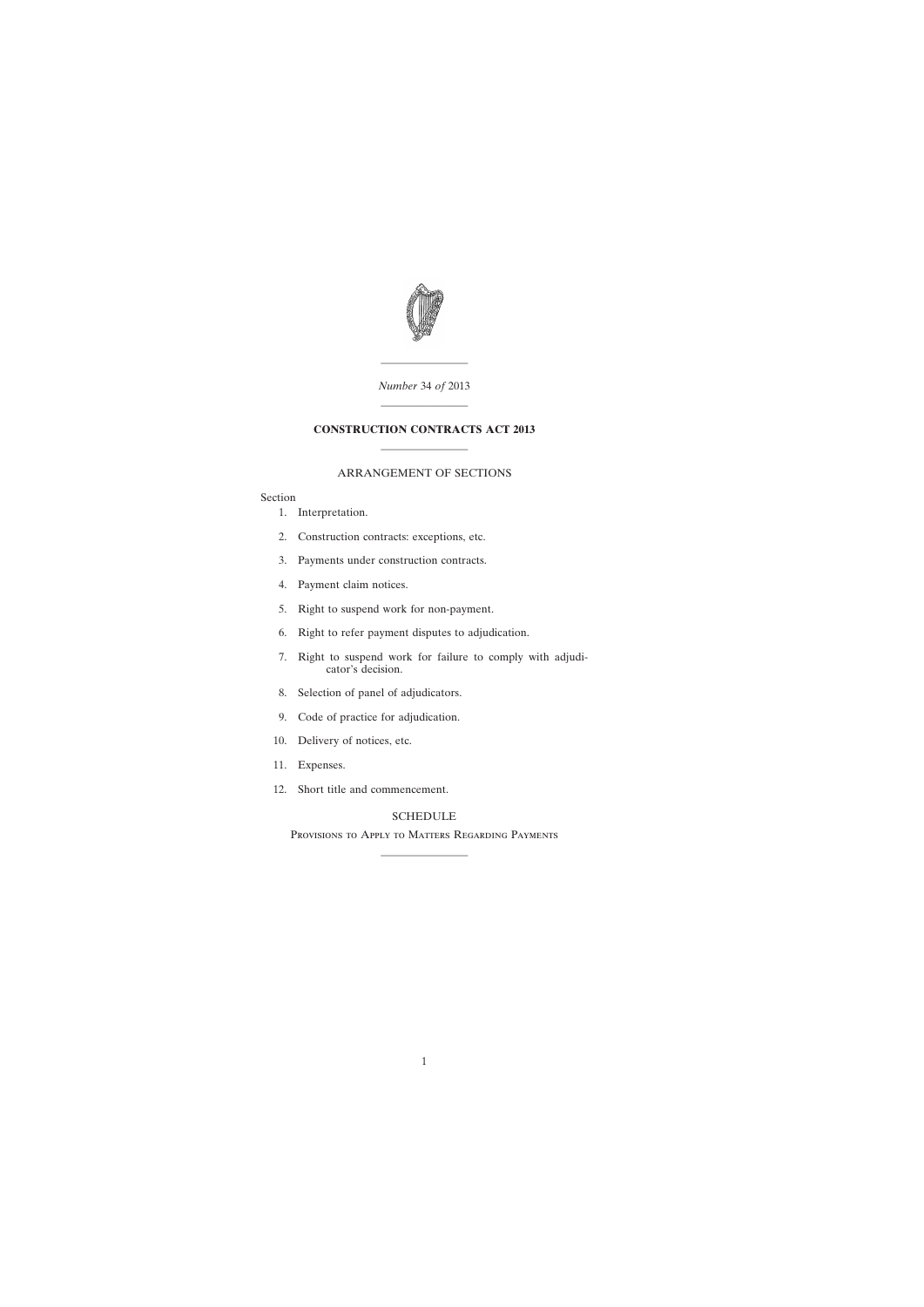# [*No.* **34.**] [2013.] *Construction Contracts Act* 2013*.*

## Acts Referred to

| Bankruptcy Act 1988                                                       | 1988, No. 27 |
|---------------------------------------------------------------------------|--------------|
| Building Control Act 2007                                                 | 2007, No. 21 |
| Companies Act 1963                                                        | 1963, No. 33 |
| Companies (Amendment) Act 1990                                            | 1990, No. 27 |
| Organisation of Working Time Act 1997                                     | 1997, No. 20 |
| State Authorities (Public Private Partnership Arrange-<br>ments) Act 2002 | 2002, No. 1  |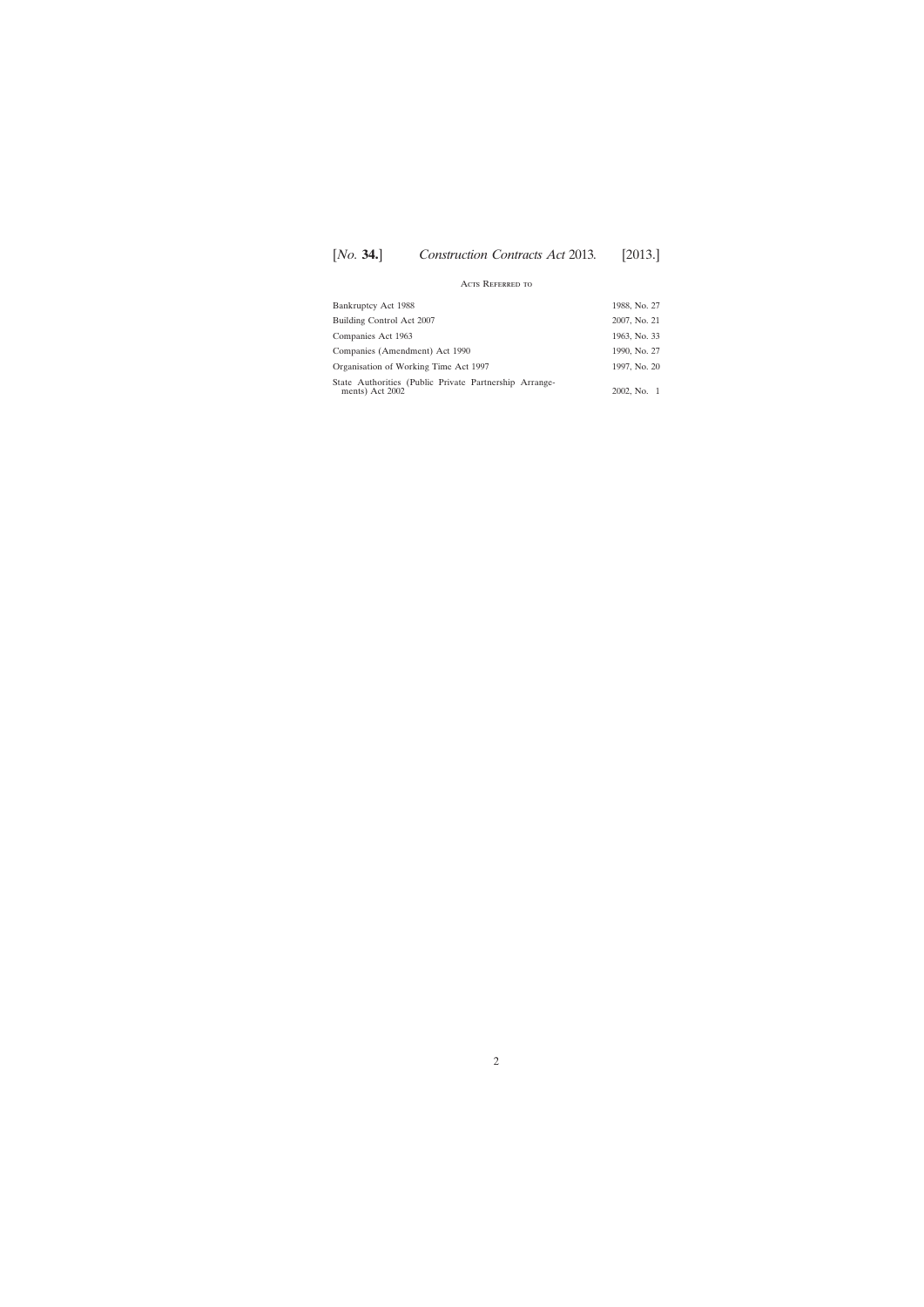<span id="page-2-0"></span>

*Number* 34 *of* 2013

————————

————————

#### **CONSTRUCTION CONTRACTS ACT 2013**

————————

AN ACT TO REGULATE PAYMENTS UNDER CONSTRUC-TION CONTRACTS AND TO PROVIDE FOR RELATED MATTERS.

[29*th July*, 2013]

## BE IT ENACTED BY THE OIREACHTAS AS FOLLOWS:

#### **1**.—(1) In this Act—

Interpretation.

"construction contract" means (subject to *subsection (2)* and *section 2*) an agreement (whether or not in writing) between an executing party and another party, where the executing party is engaged for any one or more of the following activities:

- (*a*) carrying out construction operations by the executing party;
- (*b*) arranging for the carrying out of construction operations by one or more other persons, whether under subcontract to the executing party or otherwise;
- (*c*) providing the executing party's own labour, or the labour of others, for the carrying out of construction operations;

"construction operations" means, subject to *subsections (3)* and *(4)*, any activity associated with construction, including operations of any one or more of the following descriptions:

- (*a*) construction, alteration, repair, maintenance, extension, demolition or dismantling of buildings, or structures forming, or to form, part of the land (whether permanent or not);
- (*b*) construction, alteration, repair, maintenance, extension, demolition or dismantling of works forming, or to form, part of the land, including (without prejudice to the foregoing) walls, roadworks, power-lines, telecommunications apparatus, aircraft runways, docks and harbours, railways, inland waterways, pipe-lines, reservoirs, water-mains, wells, sewers, industrial plant and installations for purposes of land drainage, coast protection or defence;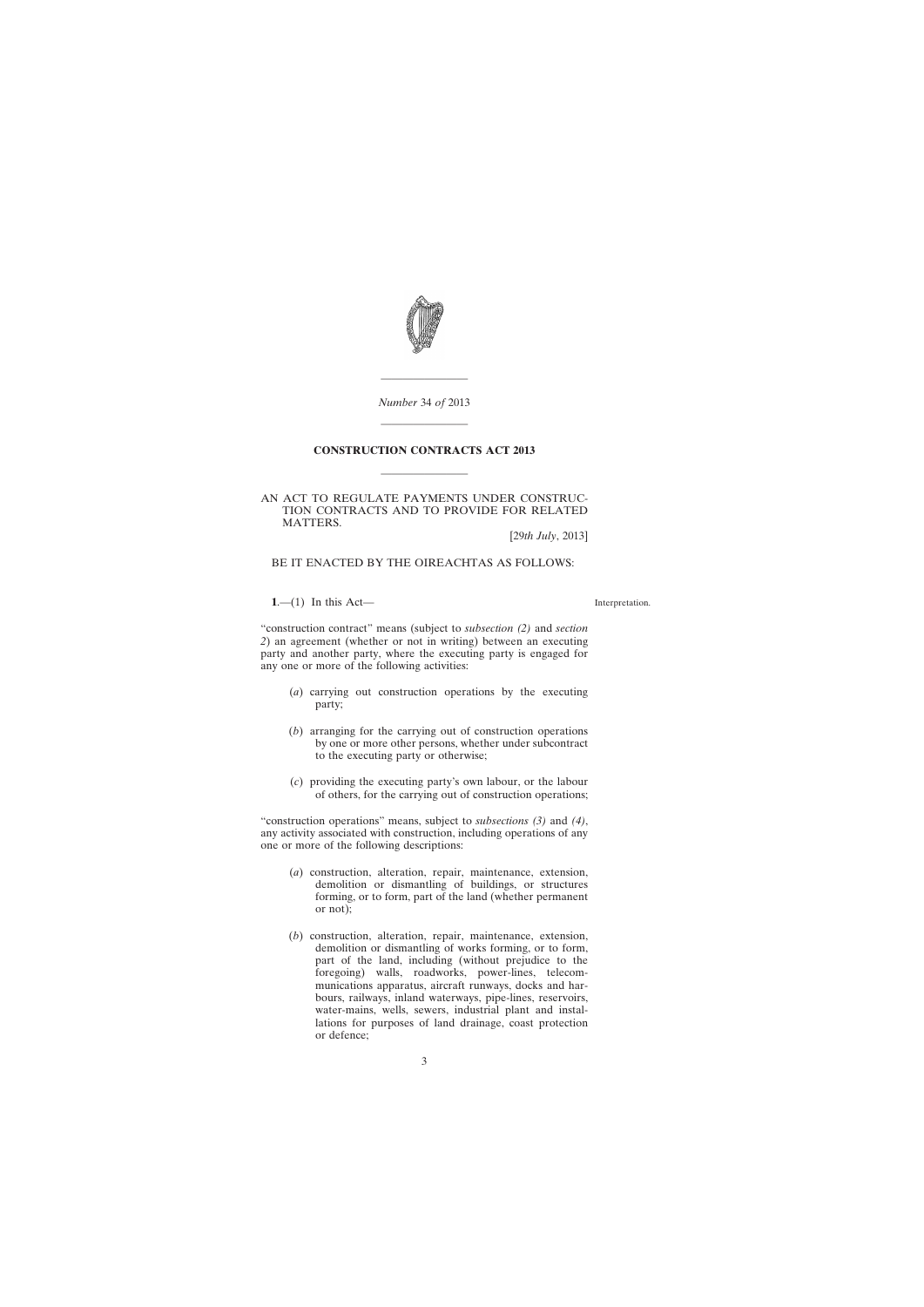- (*c*) installation in any building or structure of fittings forming part of the land, including (without prejudice to the foregoing) systems of heating, lighting, air-conditioning, thermal insulation, ventilation, power supply, drainage, sanitation, water supply or fire protection, or security or communications systems;
- (*d*) external or internal cleaning of buildings and structures, so far as carried out in the course of their construction, alteration, repair, extension or restoration;
- (*e*) operations which form an integral part of, or are preparatory to, or are for rendering complete, such operations as are previously described in this subsection, including site clearance, earth-moving, excavation, tunnelling and boring, laying of foundations, erection, maintenance or dismantling of scaffolding, site restoration, landscaping and the provision of roadways and other access works and traffic management;
- (*f*) painting or decorating the internal or external surfaces of any building or structure;
- (*g*) making, installing or repairing sculptures, murals and other artistic works that are attached to real property;

"executing party", in relation to a construction contract, means—

- (*a*) where the parties to the construction contract are a contractor and the person for whom the contractor is doing work under the contract, the contractor, or
- (*b*) where the parties to the construction contract are a contractor and a subcontractor or are 2 subcontractors, the subcontractor or whichever of the subcontractors agrees to execute work under the contract;

"main contract" means a construction contract such as is referred to in *paragraph (a)* of the definition of "executing party";

"Minister" means the Minister for Public Expenditure and Reform;

"other party", in relation to a construction contract, means the party to the construction contract who is not the executing party;

"payment claim" means a claim to be paid an amount under a construction contract;

"payment claim date", in relation to a construction contract, means the date when a payment claim in relation to an amount due under the construction contract is required to be made;

"payment claim notice" has the meaning assigned to it by *section 4*;

"payment dispute" has the meaning assigned to it by *section 6*;

"subcontract" means a construction contract such as is referred to in *paragraph (b)* of the definition of "executing party";

"subcontractor" means a person to whom the execution of work under a construction contract is subcontracted by the contractor or another subcontractor;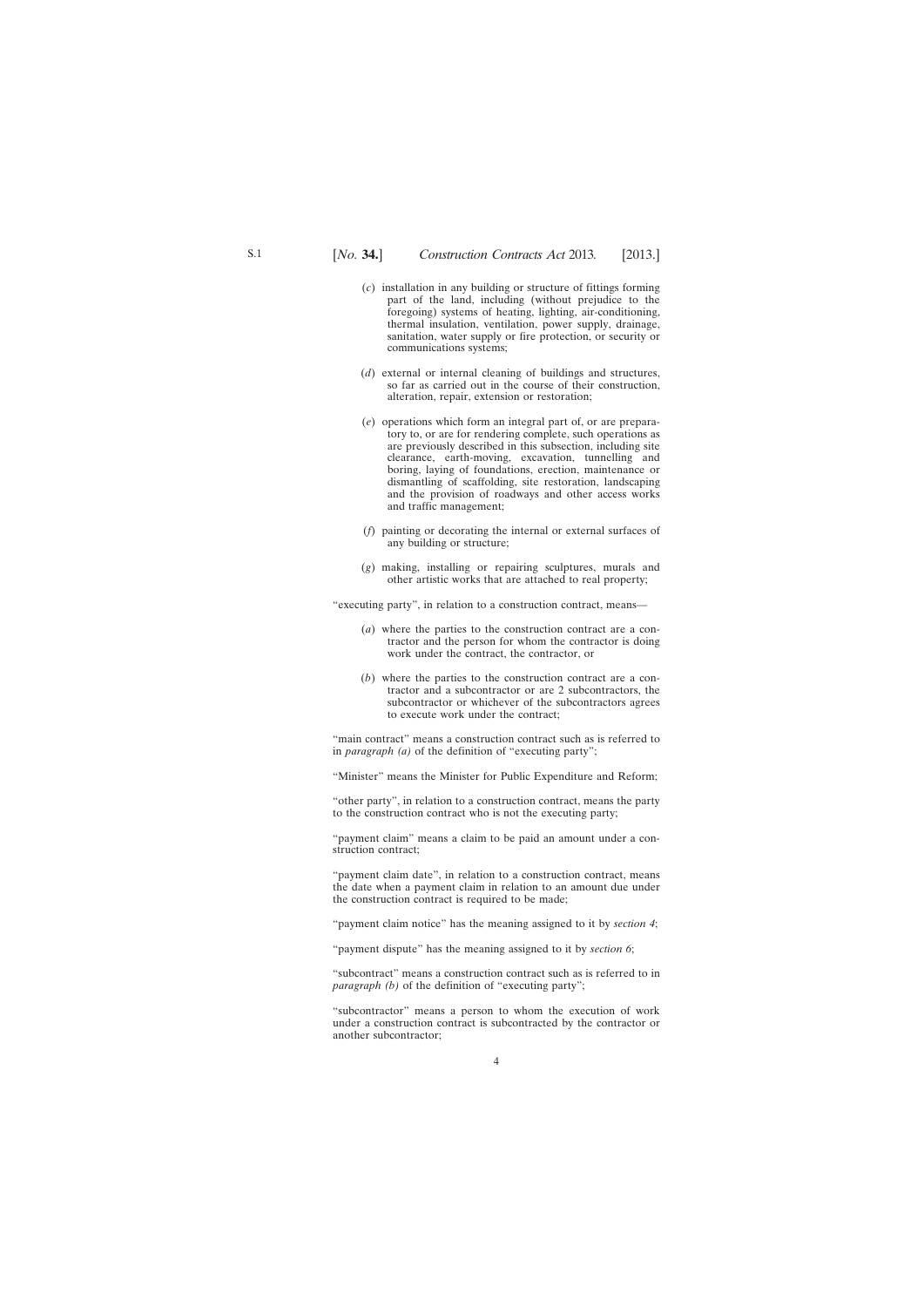<span id="page-4-0"></span>"work", in relation to a construction contract, means any act done in furtherance of the construction contract under the terms of the construction contract.

(2) In this Act references to a construction contract include an agreement, in relation to construction operations, to do work or provide services ancillary to the construction contract such as—

- (*a*) architectural, design, archaeological or surveying work,
- (*b*) engineering or project management services, or
- (*c*) advice on building, engineering, interior or exterior decoration or on the laying-out of landscape.

(3) Subject to *subsection (4)* references in this Act to construction operations do not include the manufacture or delivery to a construction site of—

- (*a*) building or engineering components or equipment,
- (*b*) materials, plant or machinery, or
- (*c*) components for systems of heating, lighting, air-conditioning, ventilation, power supply, drainage, sanitation, water supply or fire protection, or for security or communications systems.

(4) In this Act references to construction operations do include a case where the things referred to in *subsection (3)* are supplied under a contract which also provides for their installation.

**2.**—(1) A contract is not a construction contract—

Construction contracts: exceptions, etc.

- (*a*) if the value of the contract is not more than  $\epsilon$ 10,000, or
- (*b*) if—

(i) the contract relates only to a dwelling, and

- (ii) the dwelling has a floor area not greater than 200 square metres, and
- (iii) one of the parties to the contract is a person who occupies, or intends to occupy, the dwelling as his or her residence.

(2) A contract of employment (within the meaning of the Organisation of Working Time Act 1997) is not a construction contract.

(3) A contract between a State authority and its partner in a public private partnership arrangement, as those terms are defined in the State Authorities (Public Private Partnership Arrangements) Act 2002, is not a construction contract.

(4) Where a contract contains provisions in relation to activities other than those referred to in the definition of a construction contract and *section*  $1(2)$ , it is a construction contract only so far as it relates to those activities.

(5) This Act applies to a construction contract whether or not—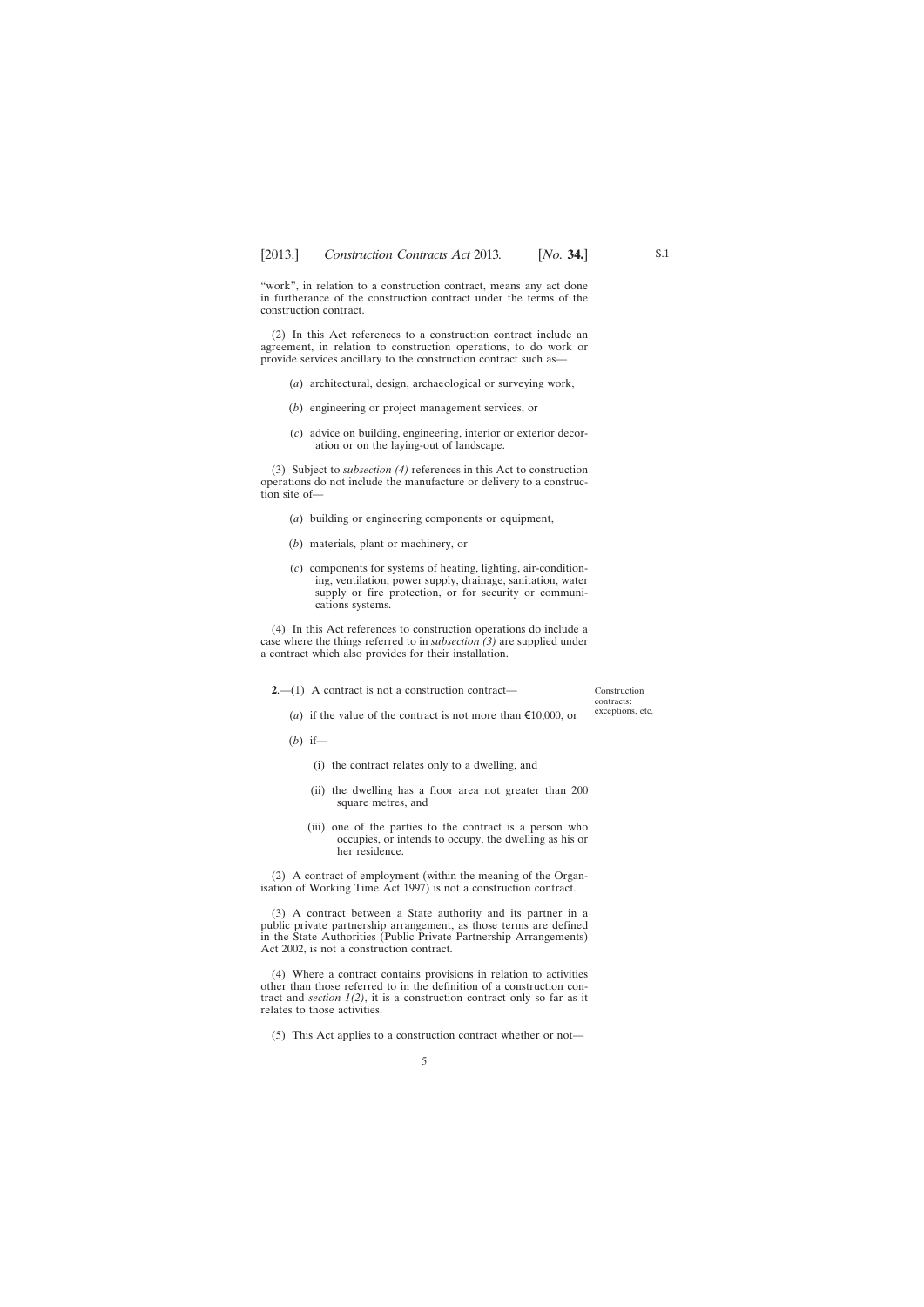- (*a*) the law of the State is otherwise the applicable law in relation to the construction contract, or
- (*b*) the parties to the construction contract purport to limit or exclude its application.

<span id="page-5-0"></span>Payments under construction contracts.

- **3.**—(1) A construction contract shall provide for—
	- (*a*) the amount of each interim payment to be made under the construction contract, and
	- (*b*) the amount of the final payment to be made under the construction contract,

or for an adequate mechanism for determining those amounts.

- (2) A construction contract shall provide for—
	- (*a*) the payment claim date, or an adequate mechanism for determining the payment claim date, for each amount due under the construction contract, and
	- (*b*) the period between the payment claim date for each such amount and the date on which the amount is so due.

(3) The *Schedule* shall apply to a main contract if and to the extent that it does not make provision for the matters specified in *subsections (1)* and *(2)*.

(4) The *Schedule* shall apply to a subcontract except to the extent that it makes provision which is more favourable to the executing party than that which would otherwise be made by the *Schedule*.

(5) Except after the occurrence of the circumstances specified in *subsection (6)*, a provision in a construction contract is ineffective to the extent that it provides that payment of an amount due under the construction contract, or the timing of such a payment, is conditional on the making of a payment by a person who is not a party to the construction contract.

- (6) The circumstances referred to in *subsection (5)* are:
	- (*a*) where the other person is a company other than an unregistered company—
		- (i) the commencement of its winding up pursuant to section 251 of the Companies Act 1963 where no declaration of solvency has been made under section 256 of the Companies Act 1963,
		- (ii) the presentation of a petition to wind it up pursuant to section 213 of the Companies Act 1963,
		- (iii) the appointment of a receiver in respect of any of its property or assets, or
		- (iv) the presentation of a petition for the appointment of an examiner under the Companies (Amendment) Act 1990 in relation to it;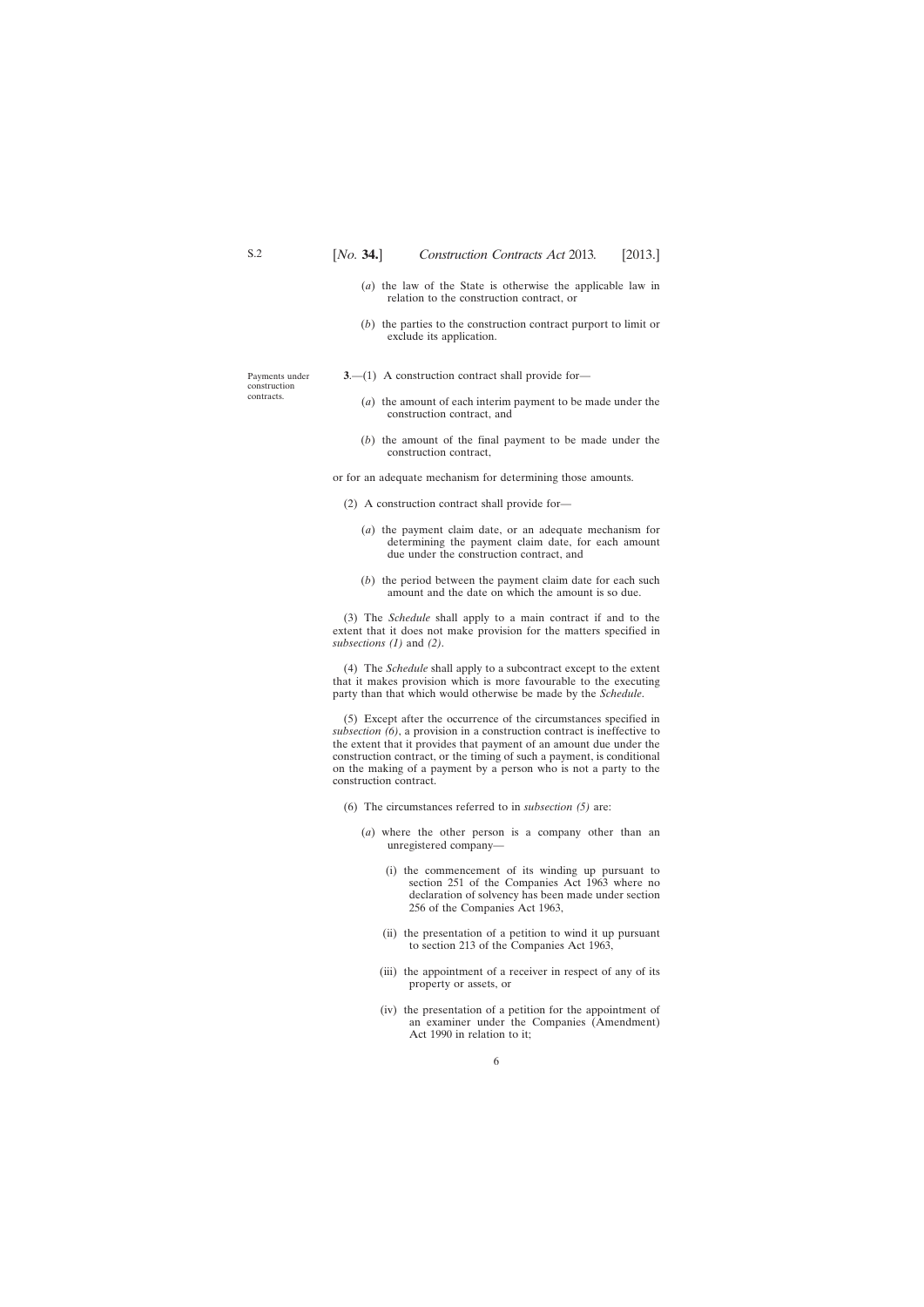- <span id="page-6-0"></span>(*b*) where the other person is an unregistered company, the commencement of its winding up pursuant to section 345 of the Companies Act 1963;
- (*c*) where the other person is an individual or partnership, the making of an application for adjudication under the Bankruptcy Act 1988 in relation to it;
- (*d*) the making of a winding up or similar order by a court in relation to the other person;
- (*e*) the occurrence of any event corresponding to those specified in this subsection under the law of any state to which Council Regulation (EC) No. 1346/2000 of 29 May 20001 on insolvency proceedings applies.

**4**.—(1) This section applies where, not later than 5 days after the Payment claim payment claim date, an executing party to a construction contract notices. delivers a payment claim notice relating to a payment claim to the other party or another person specified under the construction contract.

- (2) A payment claim notice is a notice specifying—
	- (*a*) the amount claimed (even if the amount is zero),
	- (*b*) the period, stage of work or activity to which the payment claim relates,
	- (*c*) the subject matter of the payment claim, and
	- (*d*) the basis of the calculation of the amount claimed.

(3) If the other party or specified person referred to in *subsection (1)* contests that the amount is due and payable, then the other party or specified person—

- (*a*) shall deliver a response to the payment claim notice to the executing party, not later than 21 days after the payment claim date, specifying—
	- (i) the amount proposed to be paid,
	- (ii) the reason or reasons for the difference between the amount in the payment claim notice and the amount referred to in *subparagraph (i)*, and
	- (iii) the basis on which the amount referred to in *subparagraph (i)* is calculated,

and

(*b*) if the matter has not been settled by the day on which the amount is due, shall pay the amount referred to in *paragraph (a)* to the executing party not later than on that day.

(4) Where a reason for the different amount in the response is attributable to a claim for loss or damage arising from an alleged breach of any contractual or other obligation of the executing party (under the construction contract or otherwise), or any other claim <sup>1</sup>OJ No. L160, 30 June 2000, p.1.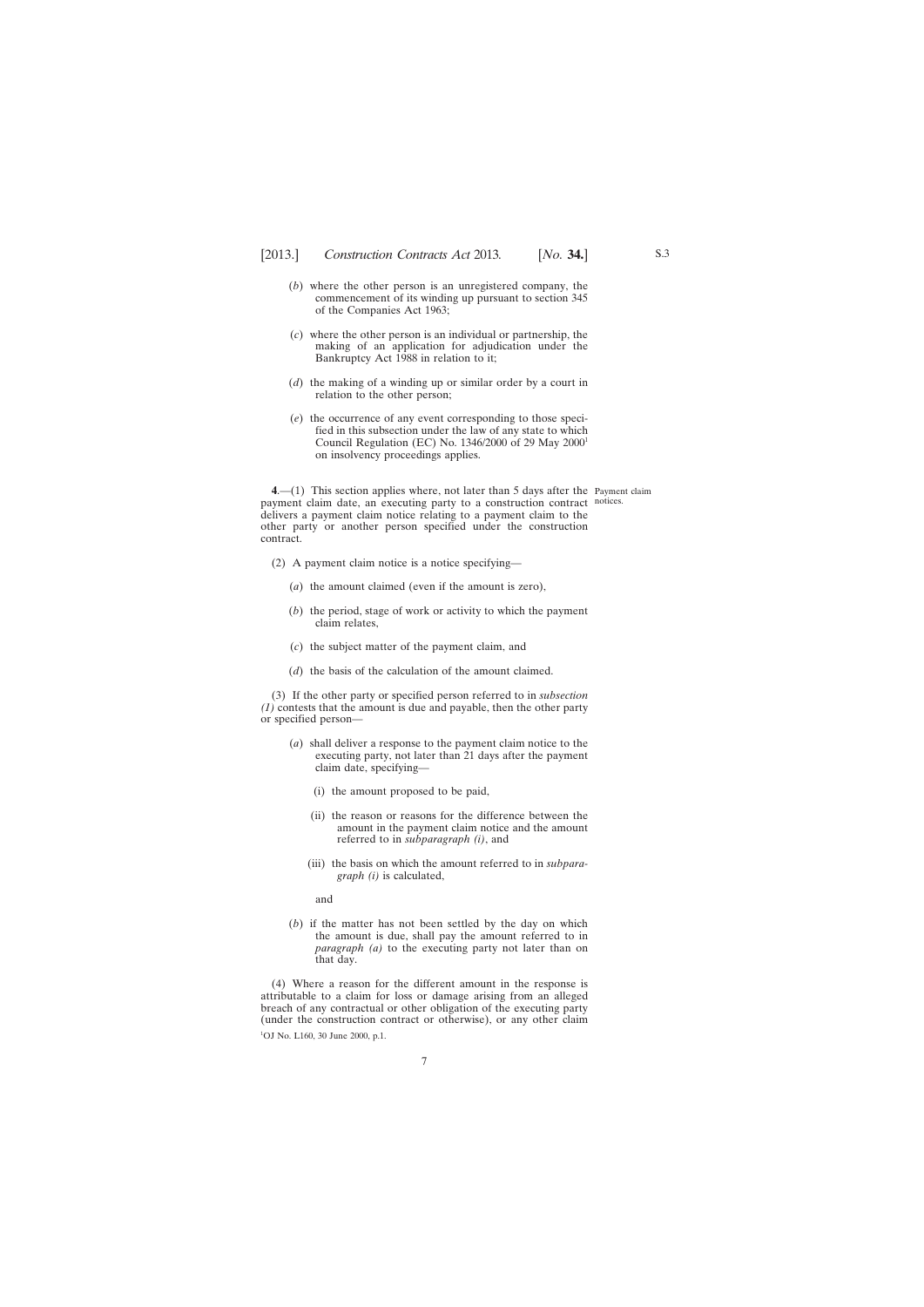<span id="page-7-0"></span>that the other person alleges against the executing party, the response shall also specify—

- (*a*) when the loss was incurred or the damage occurred, or how the other claim arose,
- (*b*) the particulars of the loss, damage or claim, and
- (*c*) the portion of the difference that is attributable to each such particular.

(5) The rights and obligations conferred or imposed by this section are additional to any conferred or imposed by the terms of the construction contract.

Right to suspend work for nonpayment.

**5**.—(1) Where any amount due under a construction contract is not paid in full by the day on which the amount is due, the executing party may suspend work under the construction contract by giving notice in writing under *subsection (2)*.

(2) Notice under this subsection shall specify the grounds on which it is intended to suspend work and shall be delivered to the other party—

- (*a*) not earlier than the day after the day on which the amount concerned is due, and
- (*b*) at least 7 days before the proposed suspension is to begin.
- (3) Work may not be suspended under *subsection (1)*
	- (*a*) after payment by the other party of the amount due, or
	- (*b*) after notice has been served by a party to the construction contract under *section 6(2)* in relation to a dispute relating to payment of the amount concerned.

(4) Where work is suspended under *subsection (1)* and the ability of the executing party to complete work within a contractual time limit is affected by the suspension of work, the period of suspension shall be disregarded for the purpose of computing the contractual time limit unless the suspension of work is unjustified in the circumstances.

(5) Where work is suspended under *subsection (1)* and the ability of a subcontractor to complete work within a contractual time limit is affected by the suspension of work, the period of suspension shall be disregarded for the purpose of computing the contractual time limit.

(6) A period of suspension of work under *subsection (1)* shall also be disregarded for the purpose of computing the time taken to complete the work under another construction contract where-

- (*a*) the construction contract the work under which is suspended is a subcontract,
- (*b*) the other construction contract is also a subcontract and the other party to that other subcontract is the same as the other party to the subcontract the work under which is suspended, and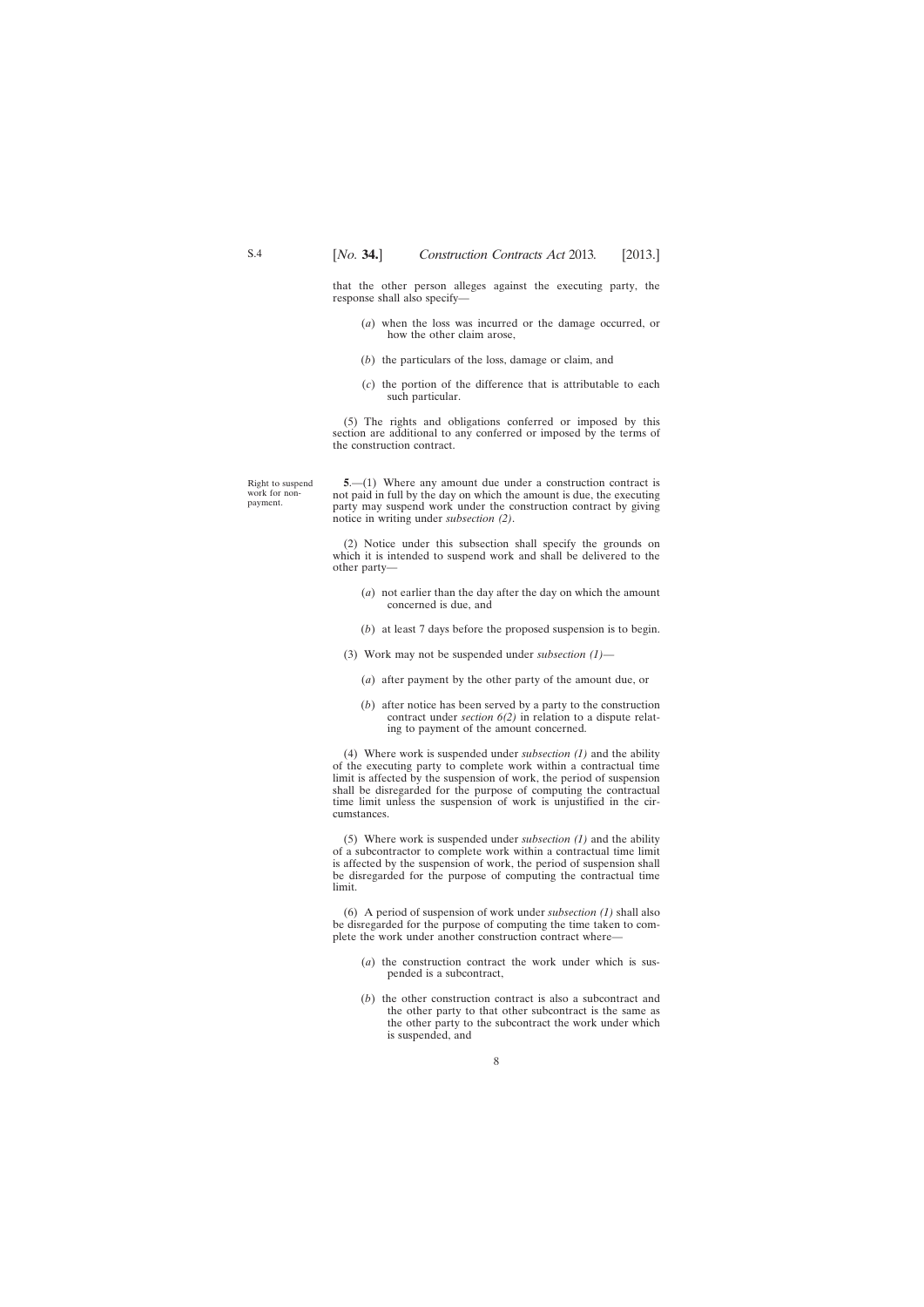<span id="page-8-0"></span>(*c*) the ability of the executing party under that other subcontract to complete work within a contractual time limit is affected by the suspension of work.

(7) This section is without prejudice to the right of the other party to the construction contract under which work is suspended to claim for compensation or damages for any loss due to a suspension of work that is unjustified in the circumstances.

**6**.—(1) A party to a construction contract has the right to refer Right to refer for adjudication in accordance with this section any dispute relating payment disputes to to payment arising under the construction contract (in this Act adjudication. referred to as a "payment dispute").

(2) The party may exercise the right by serving on the other person who is party to the construction contract at any time notice of intention to refer the payment dispute for adjudication.

(3) The parties may, within 5 days beginning with the day on which notice under *subsection* (2) is served, agree to appoint an adjudicator of their own choice or from the panel appointed by the Minister under *section 8*.

(4) Failing agreement between the parties under *subsection (3)*, the adjudicator shall be appointed by the chair of the panel selected by the Minister under *section 8*.

(5) The party by whom the notice under *subsection (2)* was served—

- (*a*) shall refer the payment dispute to the adjudicator within 7 days beginning with the day on which the appointment is made, and
- (*b*) shall at the same time provide a copy of the referral and all accompanying documents to the person who is party to the construction contract.

(6) The adjudicator shall reach a decision within 28 days beginning with the day on which the referral is made or such longer period as is agreed by the parties after the payment dispute has been referred.

(7) The adjudicator may extend the period of 28 days by up to 14 days, with the consent of the party by whom the payment dispute was referred.

(8) The adjudicator shall act impartially in the conduct of the adjudication and shall comply with the code of practice published by the Minister under *section 9*, whether or not the adjudicator is a person who is a member of the panel selected by the Minister under *section 8*.

(9) The adjudicator may take the initiative in ascertaining the facts and the law in relation to the payment dispute and may deal at the same time with several payment disputes arising under the same construction contract or related construction contracts.

(10) The decision of the adjudicator shall be binding until the payment dispute is finally settled by the parties or a different decision is reached on the reference of the payment dispute to arbitration or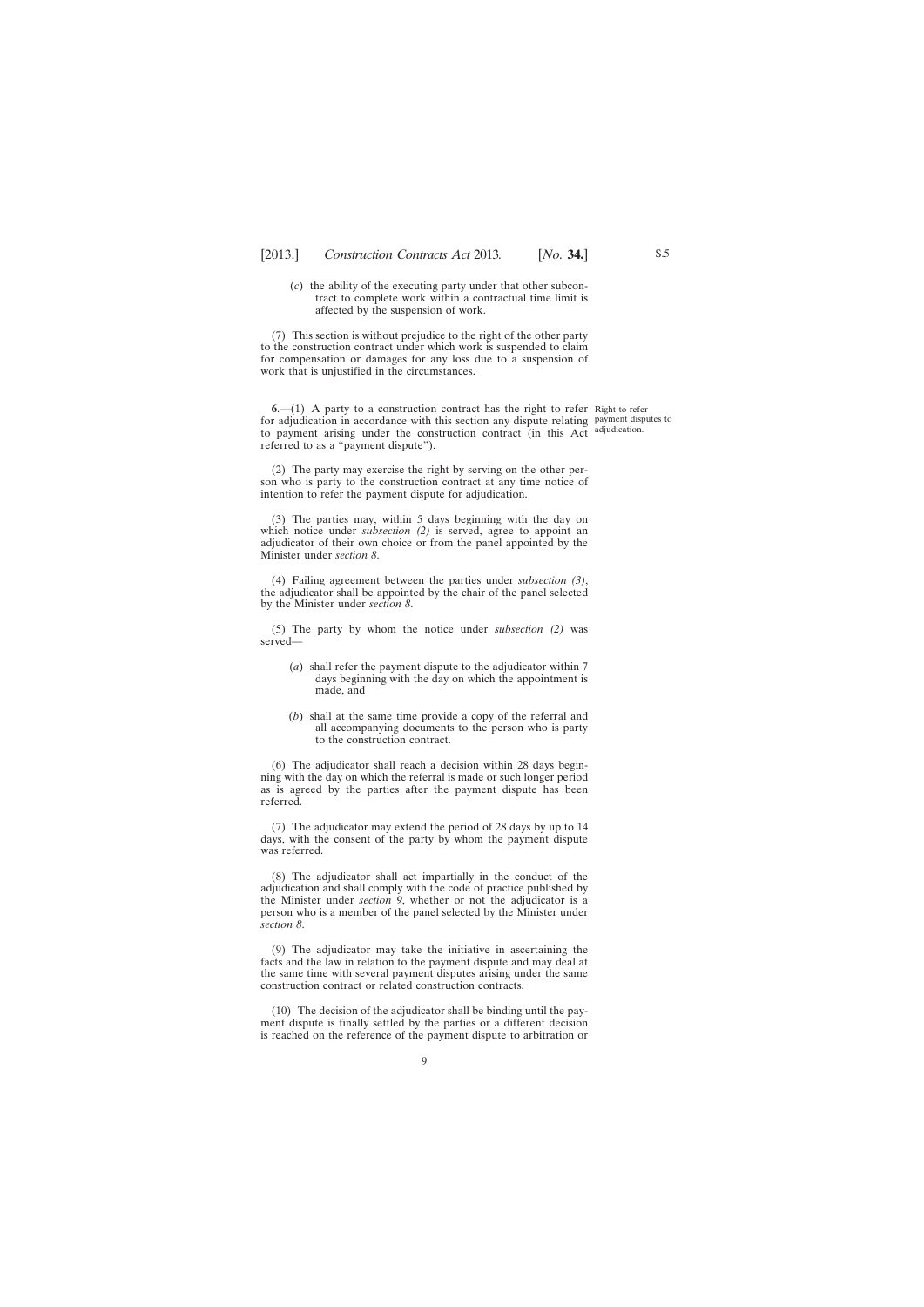<span id="page-9-0"></span>in proceedings initiated in a court in relation to the adjudicator's decision.

(11) The decision of the adjudicator, if binding, shall be enforceable either by action or, by leave of the High Court, in the same manner as a judgment or order of that Court with the same effect and, where leave is given, judgment may be entered in the terms of the decision.

(12) The decision of the adjudicator, if binding, shall, unless otherwise agreed by the parties, be treated as binding on them for all purposes and may accordingly be relied on by any of them, by way of defence, set-off or otherwise, in any legal proceedings.

(13) The adjudicator may correct his or her decision so as to remove a clerical or typographical error arising by accident or omission but may not reconsider or re-open any aspect of the decision.

(14) The adjudicator is not liable for anything done or omitted in the discharge or purported discharge of his or her functions as adjudicator unless the act or omission is in bad faith, and any employee or agent of the adjudicator is similarly protected from liability.

(15) Each party shall bear his or her own legal and other costs incurred in connection with the adjudication.

(16) The parties shall pay the amount of the fees, costs and expenses of the adjudicator in accordance with the decision of the adjudicator.

(17) An adjudicator may resign at any time on giving notice in writing to the parties to the dispute and the parties shall be jointly and severally liable for the payment of the reasonable fees, costs and expenses incurred by the adjudicator up to the date of resignation.

(18) The parties to a dispute may at any time agree to revoke the appointment of the adjudicator and the parties shall be jointly and severally liable for the payment of the reasonable fees, costs and expenses incurred by the adjudicator up to the date of the revocation.

Right to suspend work for failure to comply with adjudicator's decision.

**7**.—(1) Where any amount due pursuant to the decision of the adjudicator is not paid in full before the end of the period of 7 days beginning with that on which the decision is made, the executing party may suspend work under the construction contract by giving notice in writing under *subsection (2)*.

(2) Notice under this subsection shall specify the grounds on which it is intended to suspend work and shall be delivered to the other party not later than 7 days before the proposed suspension is to begin.

- (3) Work may not be suspended under *subsection (1)*
	- (*a*) after payment by the other party of the amount due, or
	- (*b*) after the decision of the adjudicator is referred to arbitration or proceedings are otherwise initiated in relation to the decision.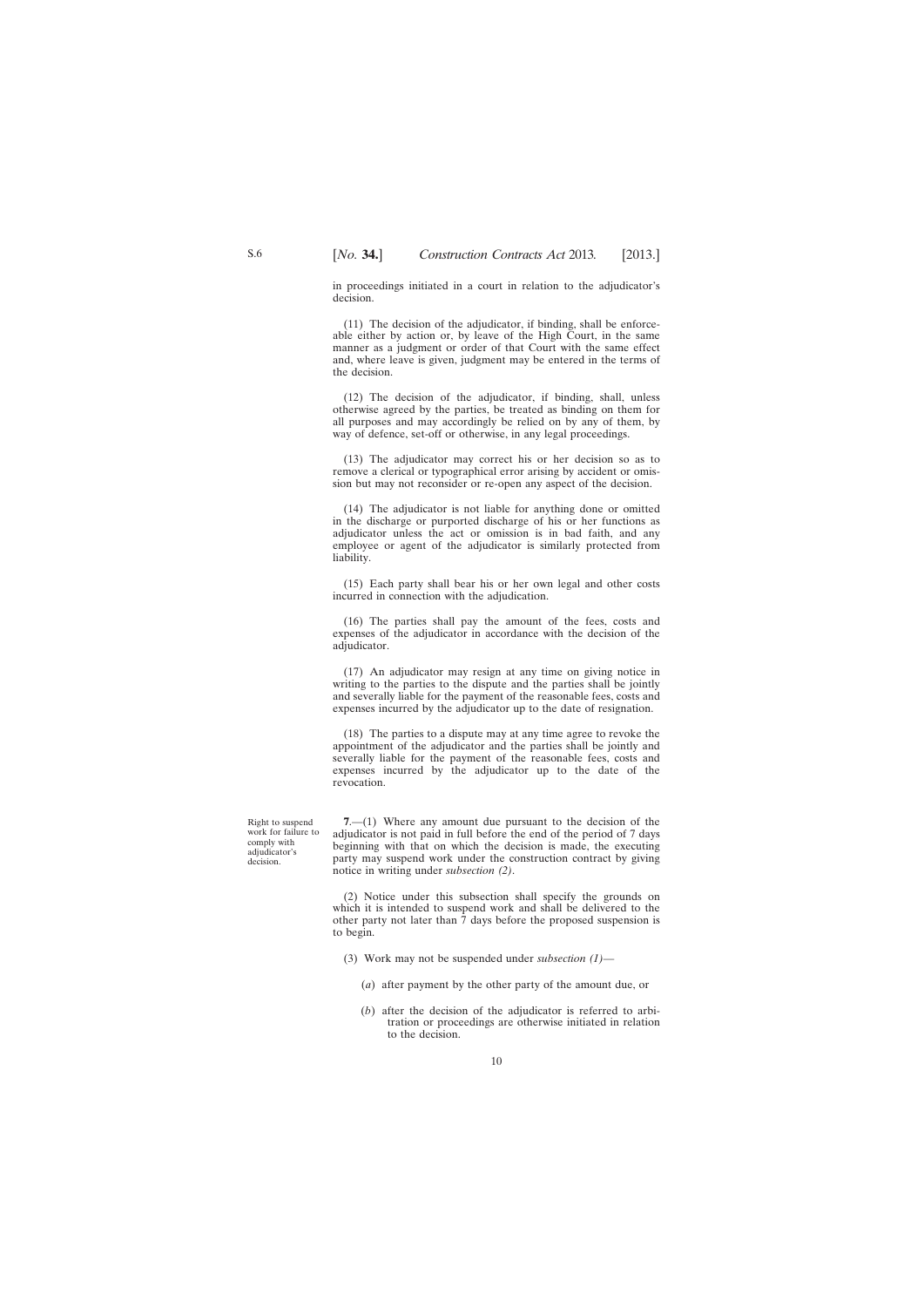<span id="page-10-0"></span>(4) Where work is suspended under *subsection (1)* and the ability of the executing party or a subcontractor to complete work within a contractual time limit is affected by the suspension of work, the period of suspension shall be disregarded for the purpose of computing the contractual time limit.

(5) A period of suspension of work under *subsection (1)* shall also be disregarded for the purpose of computing the time taken to complete the work under another construction contract where—

- (*a*) the construction contract, the work under which is suspended, is a subcontract,
- (*b*) the other construction contract is also a subcontract and the other party to that other subcontract is the same as the other party to the subcontract the work under which is suspended, and
- (*c*) the ability of the executing party under that other subcontract to complete work within a contractual time limit is affected by the suspension of work.

**8**.—(1) The Minister shall from time to time select persons to be Selection of panel members of a panel (in this section referred to as the "panel") to act of adjudicators. as adjudicators in relation to payment disputes and shall select one of those persons to chair the panel.

(2) Persons selected under *subsection (1)* shall be members of the panel for a period of 5 years commencing on the date of selection and shall be eligible for reselection at the end of the period of 5 years.

(3) The Minister may, for good and sufficient reason, remove a member of the panel.

(4) A member of the panel may at any time resign by giving notice in writing to the Minister.

(5) In selecting persons to be members of the panel, the Minister shall have regard to their experience and expertise in dispute resolution procedures under construction contracts; and a person may not be selected to be a member of the panel unless the person is a person of any of the descriptions specified in *subsection (6)*.

(6) The descriptions of persons referred to in *subsection (5)* are as follows:

- (*a*) a registered professional as defined in section 2 of the Building Control Act 2007;
- (*b*) a chartered member of the Institution of Engineers of Ireland;
- (*c*) a barrister;
- (*d*) a solicitor;
- (*e*) a fellow of the Chartered Institute of Arbitrators;
- (*f*) a person with a qualification equivalent to any of those specified in *paragraphs (a)* to *(e)* duly obtained in any other Member State of the European Union.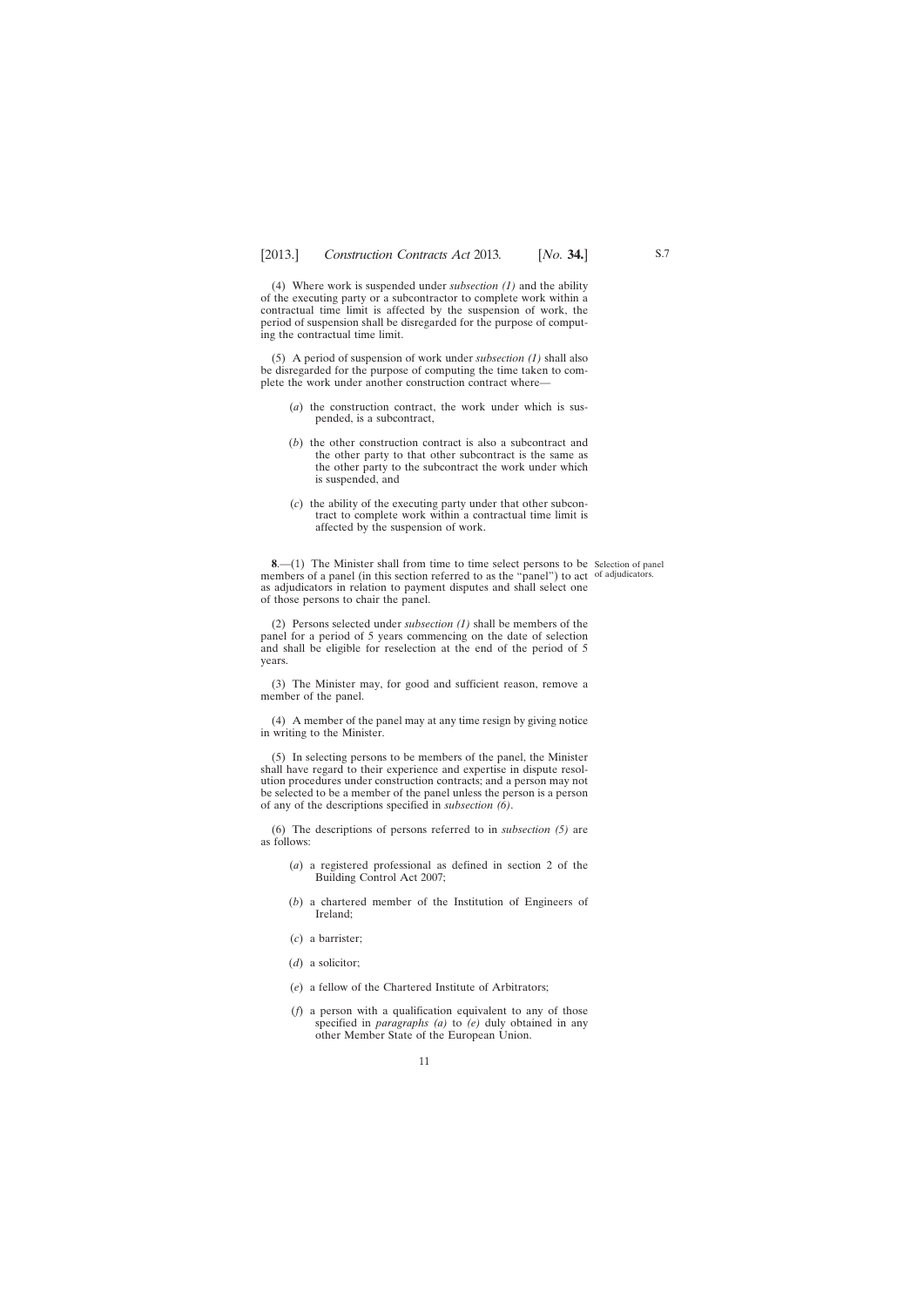<span id="page-11-0"></span>Code of practice for adjudication. **9**.—The Minister may prepare and publish a code of practice governing the conduct of adjudications under *section 6*.

Delivery of notices, etc.

**10**.—(1) The parties to a construction contract may agree on the manner by which notices under this Act shall be delivered.

(2) If or to the extent that there is no such agreement, a notice may be delivered by post or by any other effective means.

(3) Where under this Act a notice is required to be delivered not later than a specified number of days after a particular date and the last of those days is a day which is a Saturday or Sunday or a public holiday (within the meaning of the Organisation of Working Time Act 1997), the notice shall be taken to be validly delivered if delivered on the next day which is not such a day.

Expenses. **11**.—The expenses incurred by the Minister in the administration of this Act shall be paid out of moneys provided by the Oireachtas.

Short title and commencement.

**12**.—(1) This Act may be cited as the Construction Contracts Act 2013.

(2) This Act applies in relation to construction contracts entered into after such day as the Minister may by order appoint.